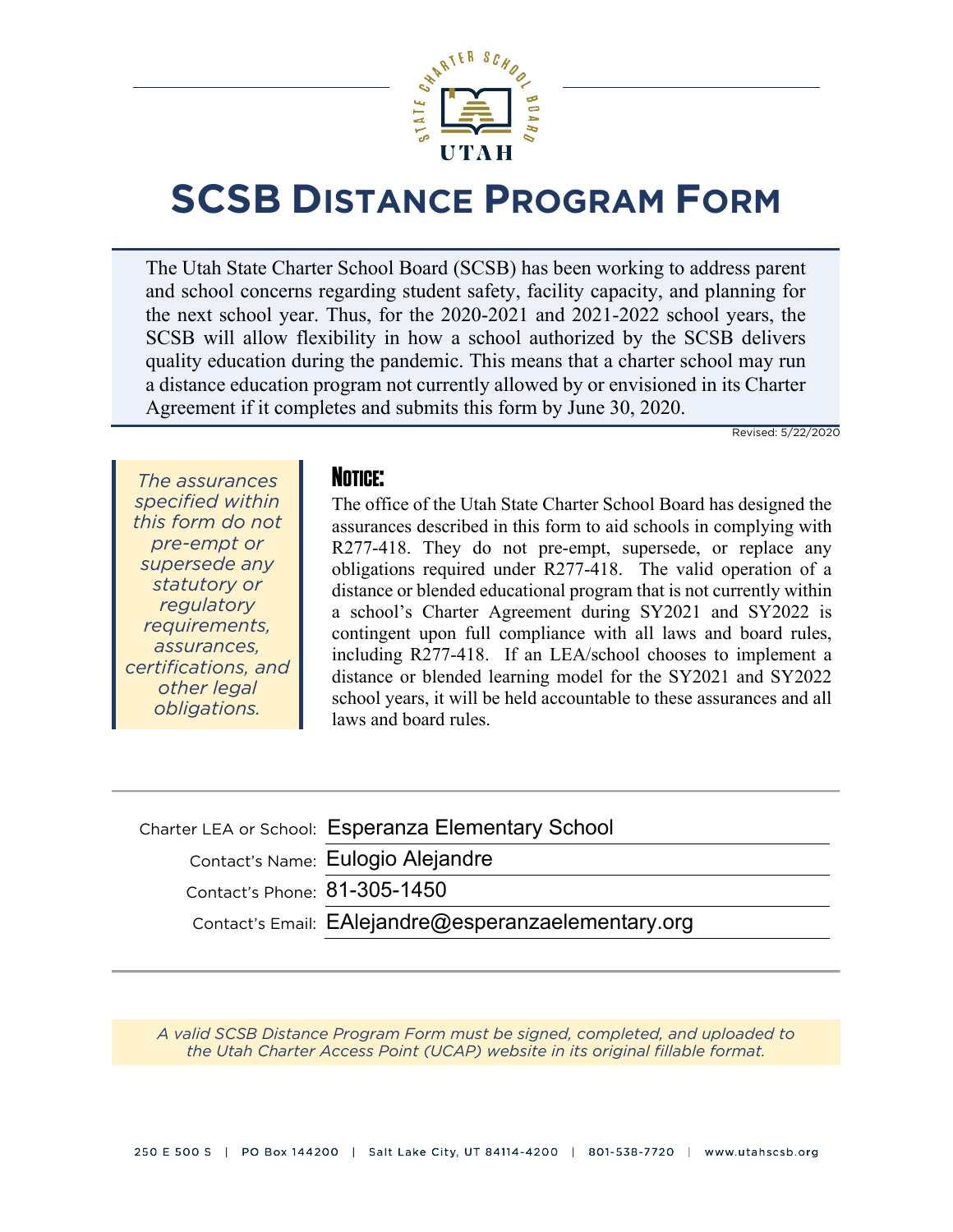## **NOTICE OF ELIGIBILITY:**

Charter schools authorized by the SCSB implementing distance or blended learning programs as part of their instructional methods for the SY2021 and SY2022 school years are hereby formally notified that homeschooling<sup>[1](#page-1-0)</sup> and distance or blended education are not one and the same, nor interchangeable. According to UCA 53G-5-401(3), "home school is not eligible for charter school status."

By board rule, the following criteria must be met for a distance or blended education program to qualify as public education:

- Instruction must be given from a qualified teacher who is licensed according to Utah law and employed by the LEA
- Students must be registered in public courses offered by the LEA
- Students must be taught according to the Utah core standards
- Students are subject to laws regarding state and federally mandated testing
- Students are included in accountability measures

**The Charter School Governing Board acknowledges that any distance or blended program run by the charter school is not home school and no public education funding will be used to finance any form of homeschooling.** 

Chair of the Governing Board (Signature Required) Date (Required) 7/23/2020 James Cody Case Case Date: 2020.07.29 10:45:10 -06'00'

#### **REQUIRED KEY ELEMENTS:**

The charter school must list the key elements of the distance or blended learning program:

1. All students must participate in teacher directed instruction. OPTION #1- All day face to face instruction OPTION #2- Virtual instruction- a minimum of 2 hours per day with teacher-directed instruction on an online platform, plus work from home online and packets, must complete at a minimum 70% of all work or OPTION #3 Part day in person for two hours, plus complete at least 70% of all work assigned. Parents will have the flexibility to transfer from one option to the other at anytime if the primary option does not work out. Grading James Cody Case  $\frac{1}{\text{Case 200.07.29 10.45:10-6000}}$ <br>
Chair of the Governing Brand<br>
(Signature Required)<br>
Thate<br>
(Signature Required)<br>
The charter school must list the key elements of the distance or blended learning prog

### **REQUIRED LINKS (URLS):**

Access to technology plan (URL): https://www.esperanzaelementary.org

Continuing Enrollment Policy (URL) https://www.esperanzaelementary.or

<span id="page-1-0"></span><sup>1</sup> Board rule R277-419 defines home school as "instruction, curriculum, evaluations, and reporting are given or administered to students by non-qualified teachers (parents or others) and is not supervised or directed by an LEA."